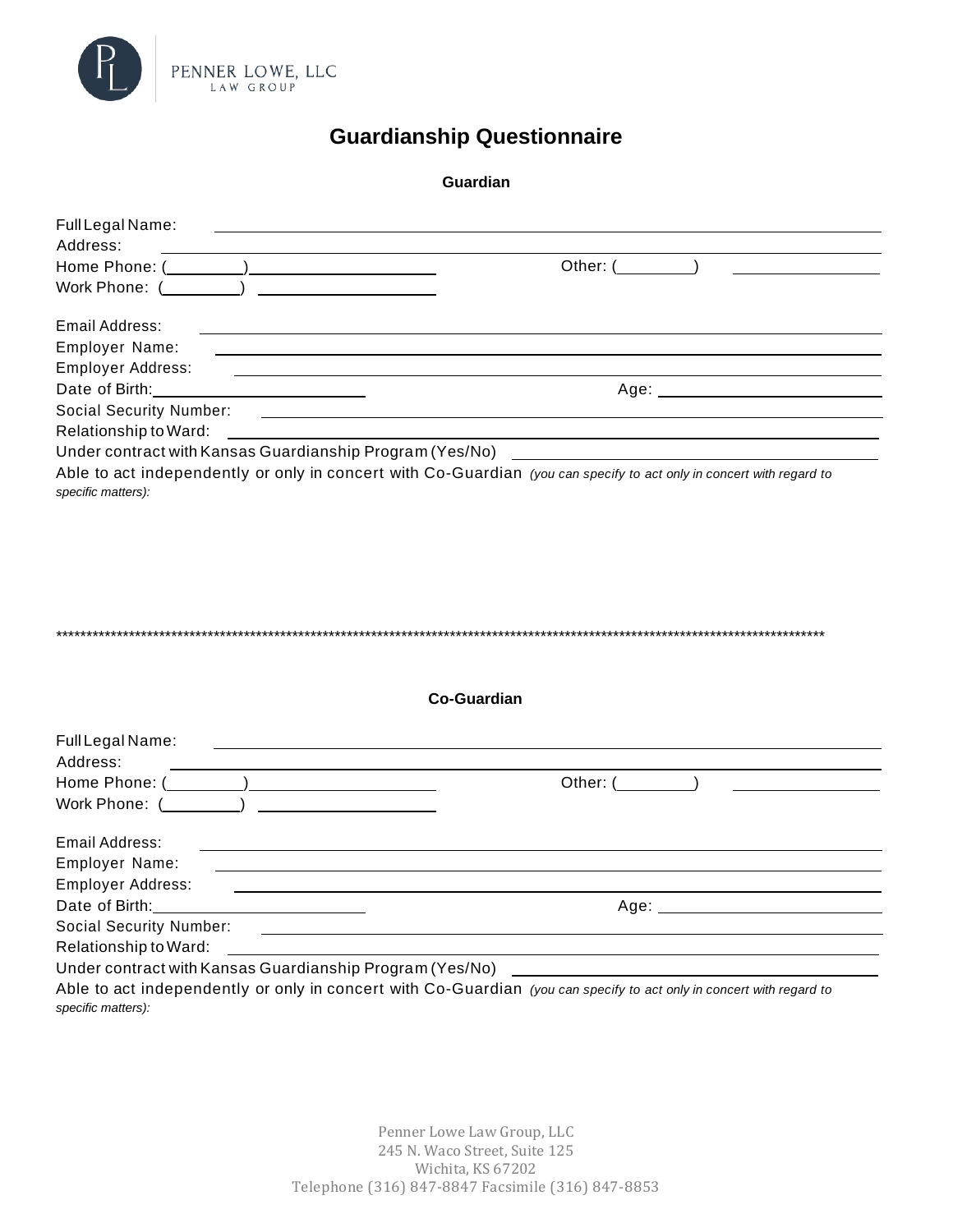## \*\*\*\*\*\*\*\*\*\*\*\*\*\*\*\*\*\*\*\*\*\*\*\*\*\*\*\*\*\*\*\*\*\*\*\*\*\*\*\*\*\*\*\*\*\*\*\*\*\*\*\*\*\*\*\*\*\*\*\*\*\*\*\*\*\*\*\*\*\*\*\*\*\*\*\*\*\*\*\*\*\*\*\*\*\*\*\*\*\*\*\*\*\*\*\*\*\*\*\*\*\*\*\*\*\*\*\*\*\*\*\*\*\*\*\*\*\*\*\*\*\*\*\*\*\*\*

## **Standby Guardian**

| Full Legal Name:                            |                                                                                                                                                                                                                                |
|---------------------------------------------|--------------------------------------------------------------------------------------------------------------------------------------------------------------------------------------------------------------------------------|
| Address:                                    |                                                                                                                                                                                                                                |
|                                             |                                                                                                                                                                                                                                |
|                                             |                                                                                                                                                                                                                                |
| Email Address:                              |                                                                                                                                                                                                                                |
| <b>Employer Name:</b>                       |                                                                                                                                                                                                                                |
| <b>Employer Address:</b>                    |                                                                                                                                                                                                                                |
| Date of Birth: 2000 Contract Date of Birth: |                                                                                                                                                                                                                                |
| <b>Social Security Number:</b>              |                                                                                                                                                                                                                                |
|                                             |                                                                                                                                                                                                                                |
|                                             | Under contract with Kansas Guardianship Program (Yes/No) [1989] [2002] [2003] [2003] [2003] [2003] [2003] [2003] [3003] [2003] [2003] [2003] [2003] [2003] [2003] [2003] [2003] [2003] [2003] [2003] [2003] [2003] [2003] [200 |
|                                             | Able to act independently or only in concert with Co-Guardian (you can specify to act only in concert with regard to                                                                                                           |

*specific matters):*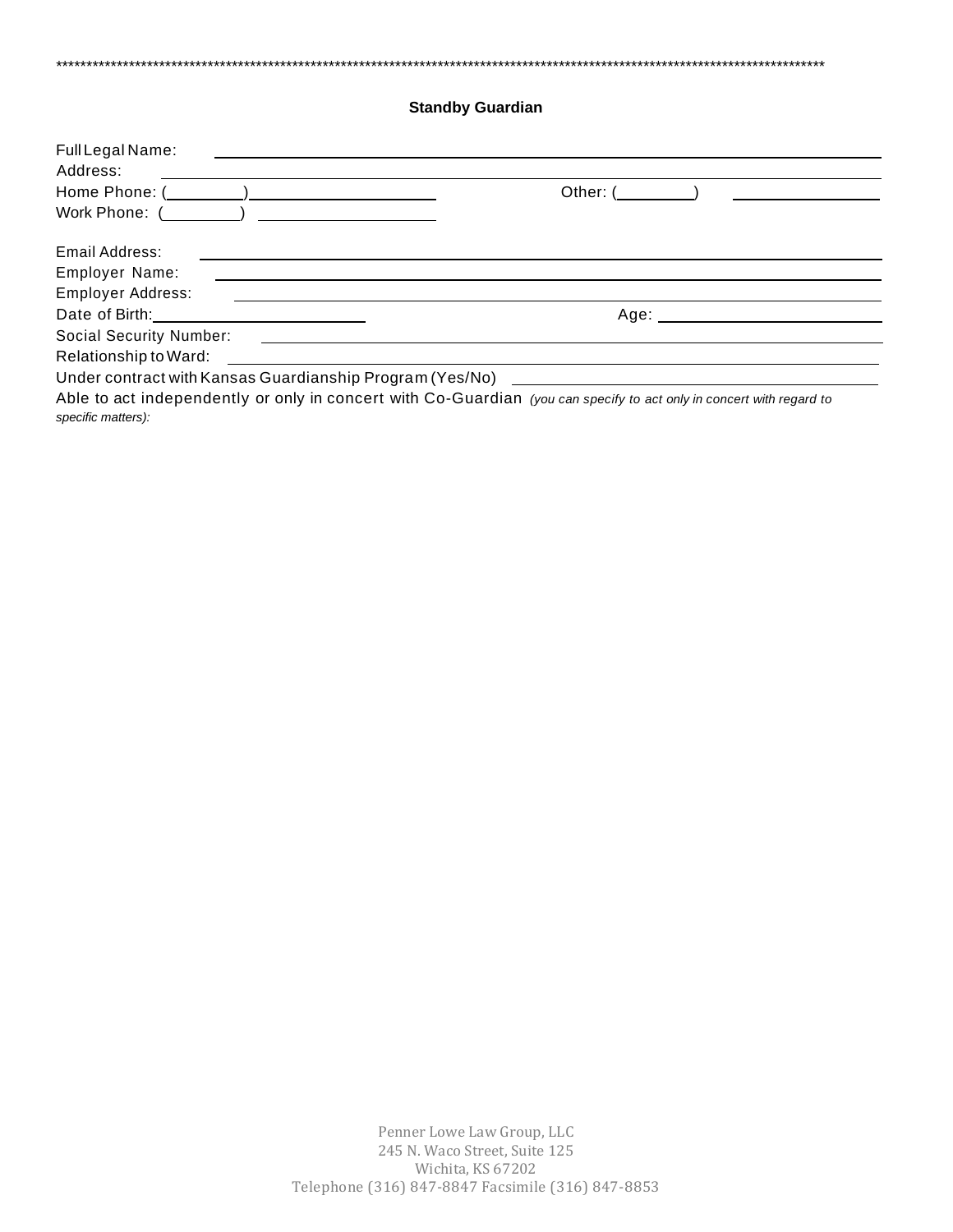## **Proposed Ward**

| Permanent Address: | <u> 1990 - Andrea Andrew Amerikaanse kommunister († 1952)</u>                                                                                                                                                                  |
|--------------------|--------------------------------------------------------------------------------------------------------------------------------------------------------------------------------------------------------------------------------|
|                    |                                                                                                                                                                                                                                |
|                    | Age: the contract of the contract of the contract of the contract of the contract of the contract of the contract of the contract of the contract of the contract of the contract of the contract of the contract of the contr |
|                    |                                                                                                                                                                                                                                |

Relationship toWard:

Addresses where proposed Ward has resided during the past five years:

| Address<br>(Please include Address, City, State) | Dates of Residence |
|--------------------------------------------------|--------------------|
|                                                  |                    |
|                                                  |                    |
|                                                  |                    |
|                                                  |                    |

List the name(s) and current address(es) of persons with whom the proposed Ward lived with at each of the locations listed above:

| Name(s) | <b>Current Address(es)</b> |  |  |
|---------|----------------------------|--|--|
|         |                            |  |  |
|         |                            |  |  |
|         |                            |  |  |
|         |                            |  |  |

List the name(s), address(es) and phone number(s) of an y person or agency who has, at any time, had custody or assume d responsibility for the proposed Ward. For each person or agency listed, please provide the circumstances under which the proposed Ward came into their custody, case or control:

| Name(s) | Address(es) | Phone<br>Number(s) | Circumstances |
|---------|-------------|--------------------|---------------|
|         |             |                    |               |
|         |             |                    |               |
|         |             |                    |               |
|         |             |                    |               |

List the names, relationship and addresses of any spouse , parents, grandparents, adult siblings, adult children, and / or adult grandchildren of the proposed Ward:

| Name(s) | Relationship | Address(es) |
|---------|--------------|-------------|
|         |              |             |
|         |              |             |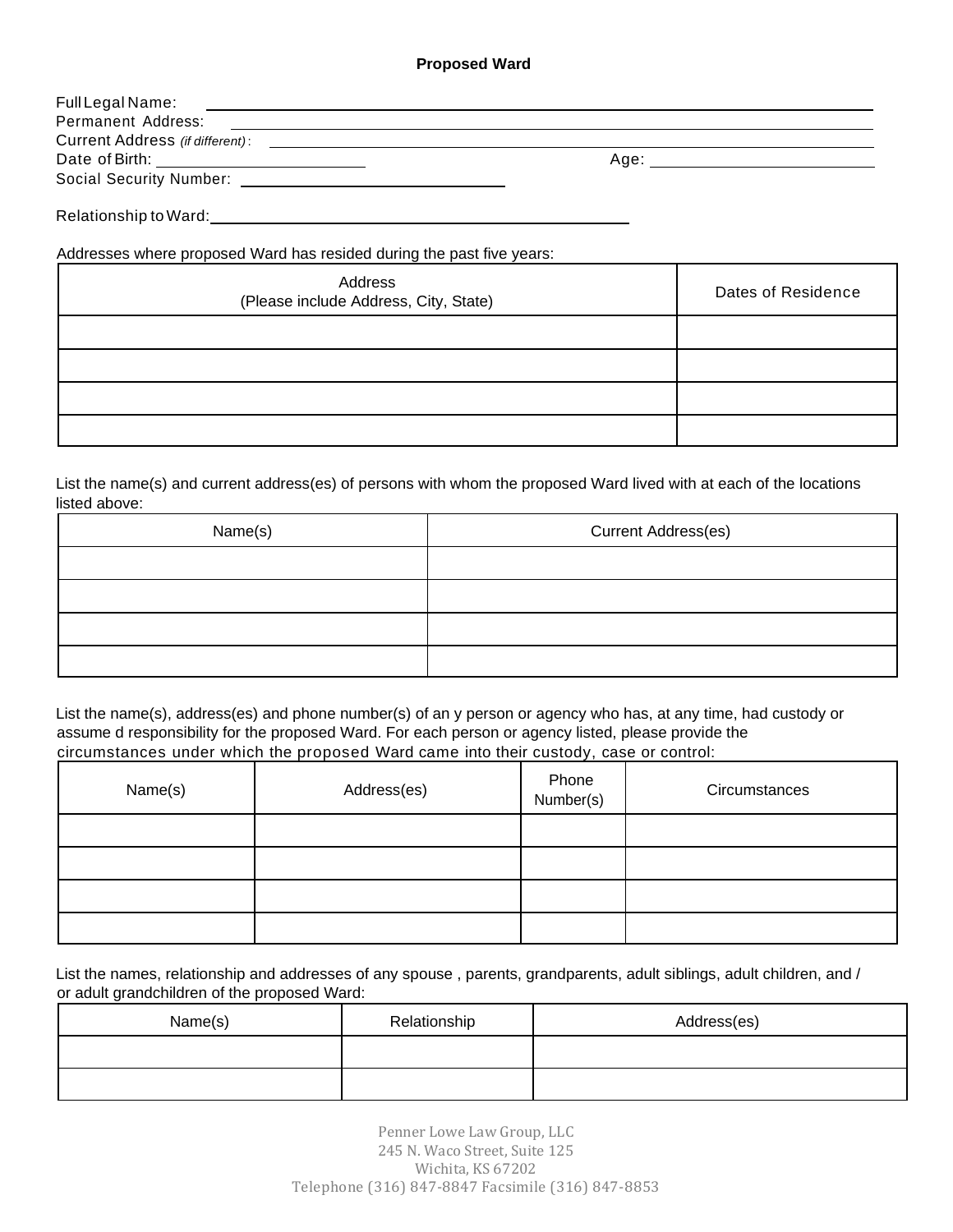Penner Lowe Law Group, LLC 245 N. Waco Street, Suite 125 Wichita, KS 67202 Telephone (316) 847-8847 Facsimile (316) 847-8853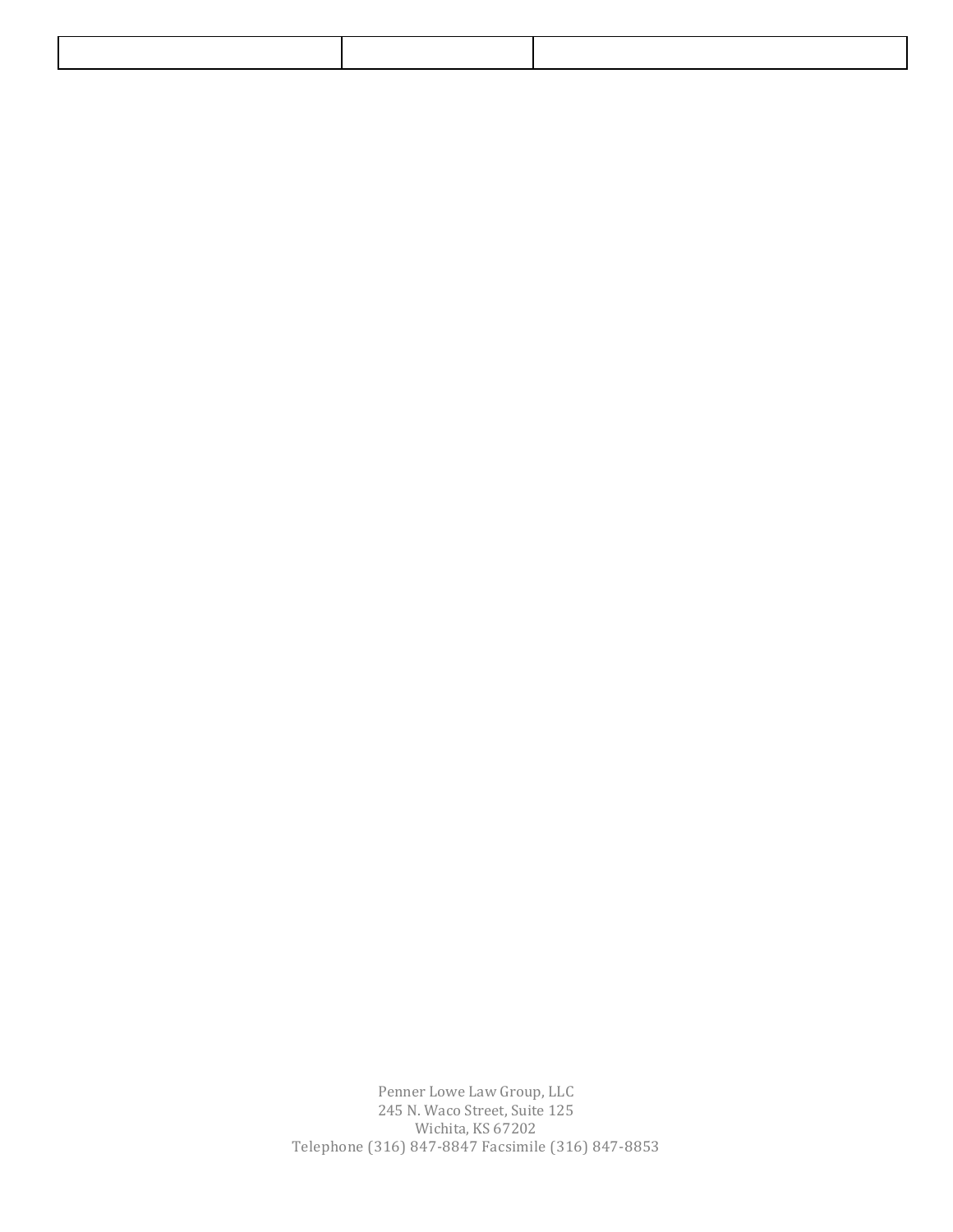If the proposed Ward has none of the above relations, please provide the name, relationship and address of the proposed Ward's nearest living relative(s), if known:

| Name(s) | Relationship | Address(es) |  |
|---------|--------------|-------------|--|
|         |              |             |  |
|         |              |             |  |
|         |              |             |  |
|         |              |             |  |
|         |              |             |  |

If any person or corporation has been appointed or nominated to act on behalf of the proposed Ward pursuant to a Power of Attorney, Trust, or other fiduciary relationship, please provide their name, address and the nature of their authority or relationship:

| Name(s) | Nature of Authority or<br>Relationship | Address(es) |  |
|---------|----------------------------------------|-------------|--|
|         |                                        |             |  |
|         |                                        |             |  |
|         |                                        |             |  |
|         |                                        |             |  |
|         |                                        |             |  |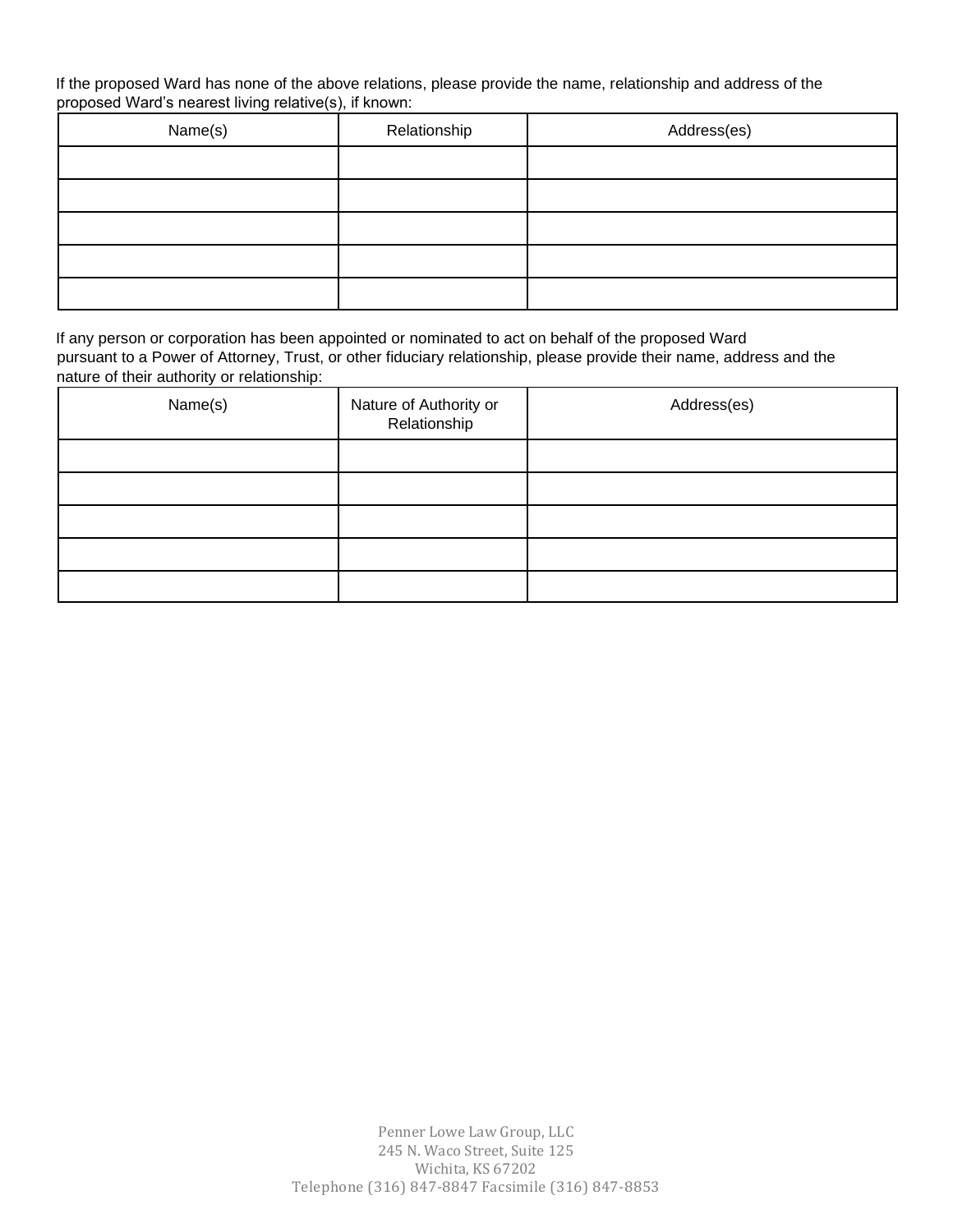List any and all Court proceedings, whether past, present or contemplated, in which the proposed Ward is a party, is the subject of, or is or may be a beneficiary of. If known, include the county and state of the proceeding, the case number, the attorney representing the proposed Ward, the parties to the case, and a short description of the nature of the case.

| <b>Description of Proceedings</b> | Case Number | County/State Filed | Attorney Representing Proposed Ward | Parties Involved in the Proceedings |
|-----------------------------------|-------------|--------------------|-------------------------------------|-------------------------------------|
|                                   |             |                    |                                     |                                     |
|                                   |             |                    |                                     |                                     |
|                                   |             |                    |                                     |                                     |
|                                   |             |                    |                                     |                                     |
|                                   |             |                    |                                     |                                     |
|                                   |             |                    |                                     |                                     |
|                                   |             |                    |                                     |                                     |
|                                   |             |                    |                                     |                                     |
|                                   |             |                    |                                     |                                     |
|                                   |             |                    |                                     |                                     |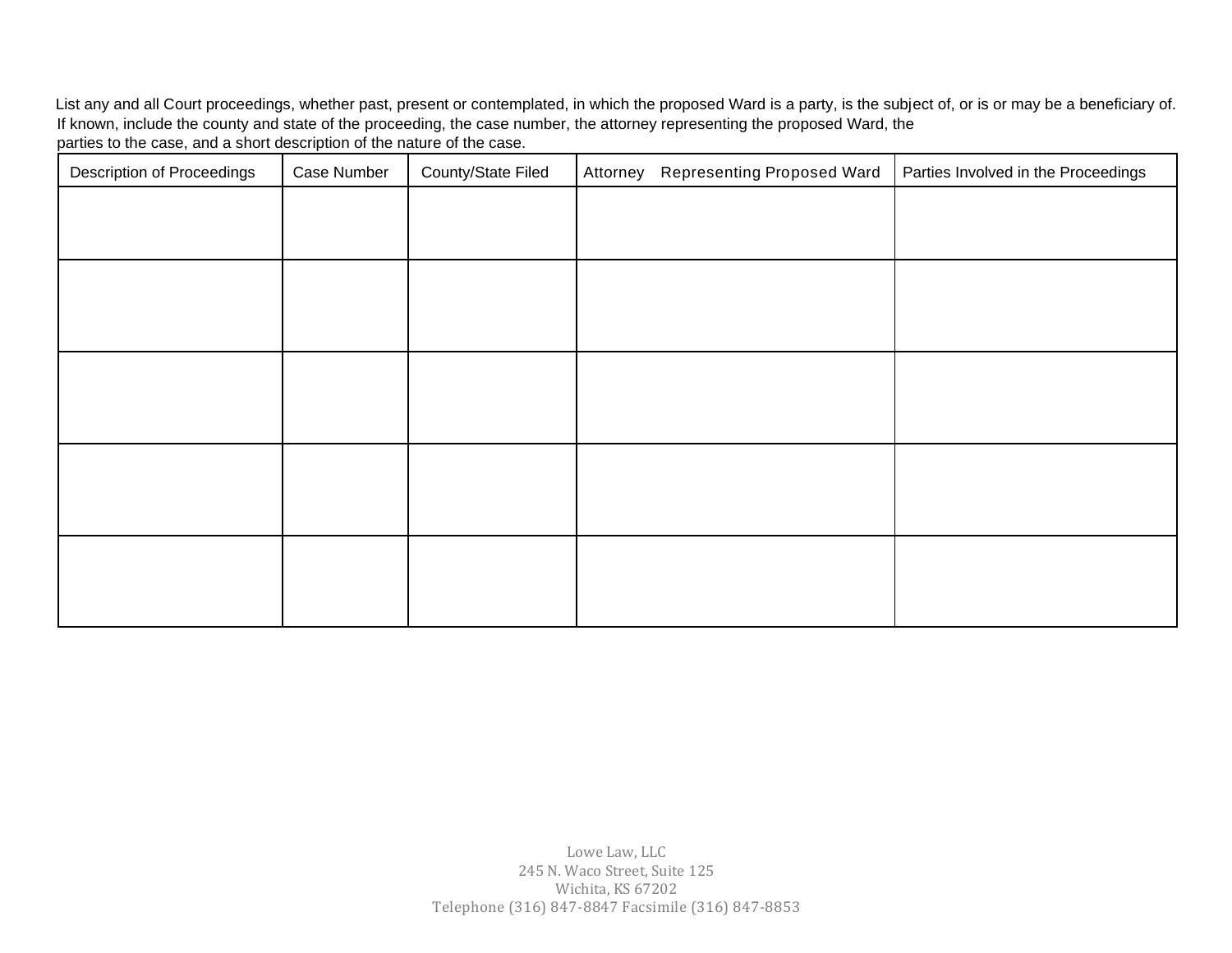List the type, location and value of any real property of the proposed Ward:

| Property Type | Location | Value |
|---------------|----------|-------|
|               |          |       |
|               |          |       |
|               |          |       |
|               |          |       |
|               |          |       |

List any sources of income of the proposed Ward:

| Income Source | Frequency of Payment<br>(weekly, monthly, annually, etc.) | Amount per Period |
|---------------|-----------------------------------------------------------|-------------------|
|               |                                                           |                   |
|               |                                                           |                   |
|               |                                                           |                   |
|               |                                                           |                   |
|               |                                                           |                   |

Provide the names and addresses of any witnesses who can testify as to the proposed Ward's need to have a guardian appointed. If the proposed Ward is an adult with an impairment or disability, include at least one health care profession al who can testify to the nature and extent of the impairment or disability:

| Name(s) | Address(es) |
|---------|-------------|
|         |             |
|         |             |
|         |             |
|         |             |
|         |             |